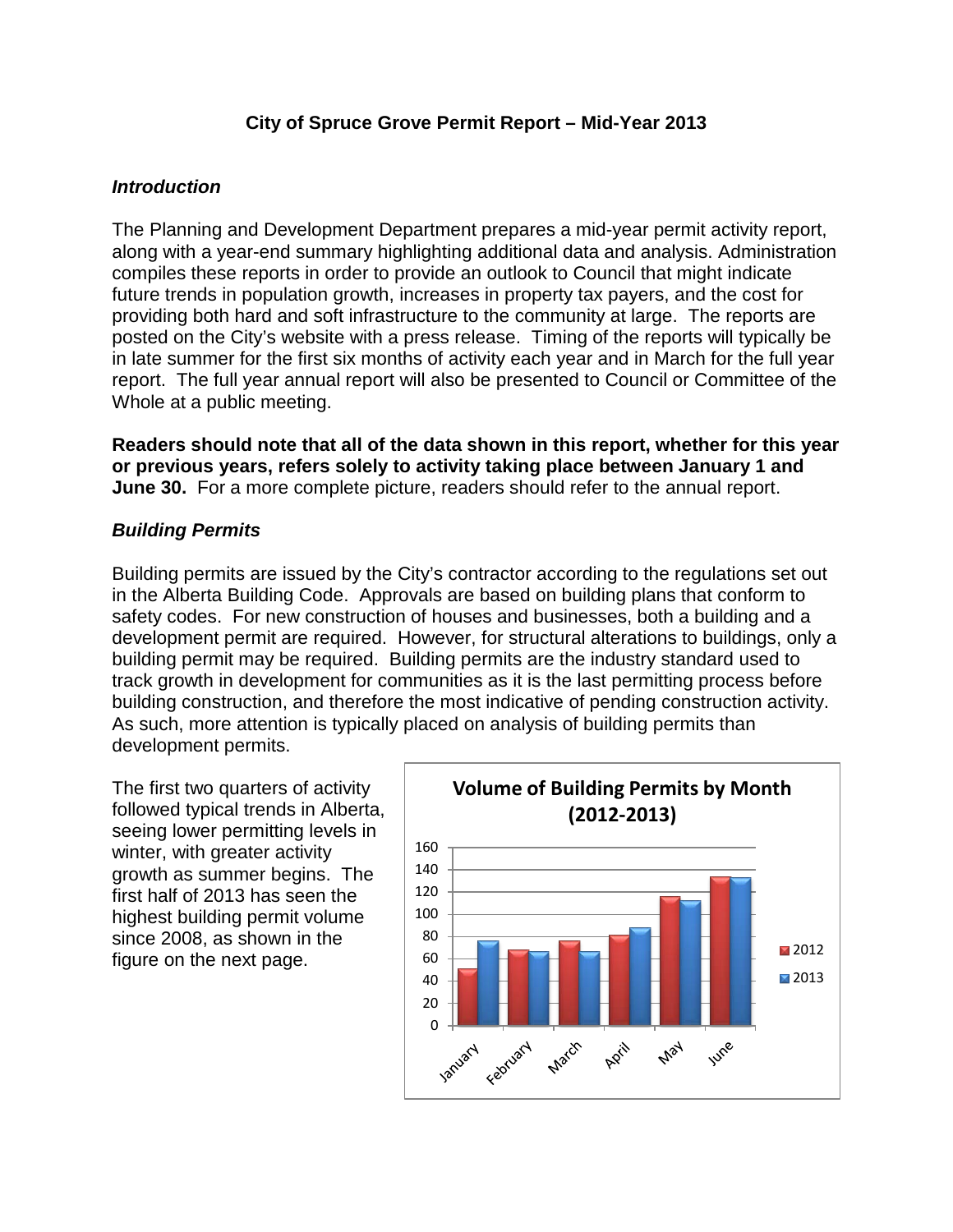



Delving deeper into the numbers, the City looks at the distribution of building permits issued, categorized by residential, commercial, industrial or institutional use.

Residential construction continues to dominate permit activity in Spruce Grove. Therefore, residential permit activity is broken down into new construction and improvements for charting purposes. For the purpose of this report, improvements also include new detached garages.

About 52.5% of building permits issued in the first half of 2013 were for new dwellings, and another 40.5% of permits were for residential improvements, for a total of 93% of all permits. Commercial permits accounted for approximately 5% of the building permit activity in Spruce Grove, up slightly from 2012. Industrial activity comprises 1.5% of building permits, which is half the permits pulled in the same time frame in 2012.

When looking at building permit values, a slightly different picture of construction trends in the city emerges. The graph on the following page depicts the value of building permits when assessed by building type. Although commercial construction represents only 4.4% of the total number of building permits, commercial construction for the first six months of 2013 comprises 12% of building permit valuation. Similarly, institutional permits, representing just 0.4% of permit volume, comprise over 11% of valuation for permits in 2013 (largely due to the high valuation of the new public works building).

Overall most of the private investment in Spruce Grove is going toward the construction of new residential units, including single detached, semi-detached and multi-family dwellings. Generally, over the course of a year, the residential permit values are higher than the non-residential values. At the beginning of 2013, Administration predicted high levels of non-residential development for the year, similar to recent years, with a shift to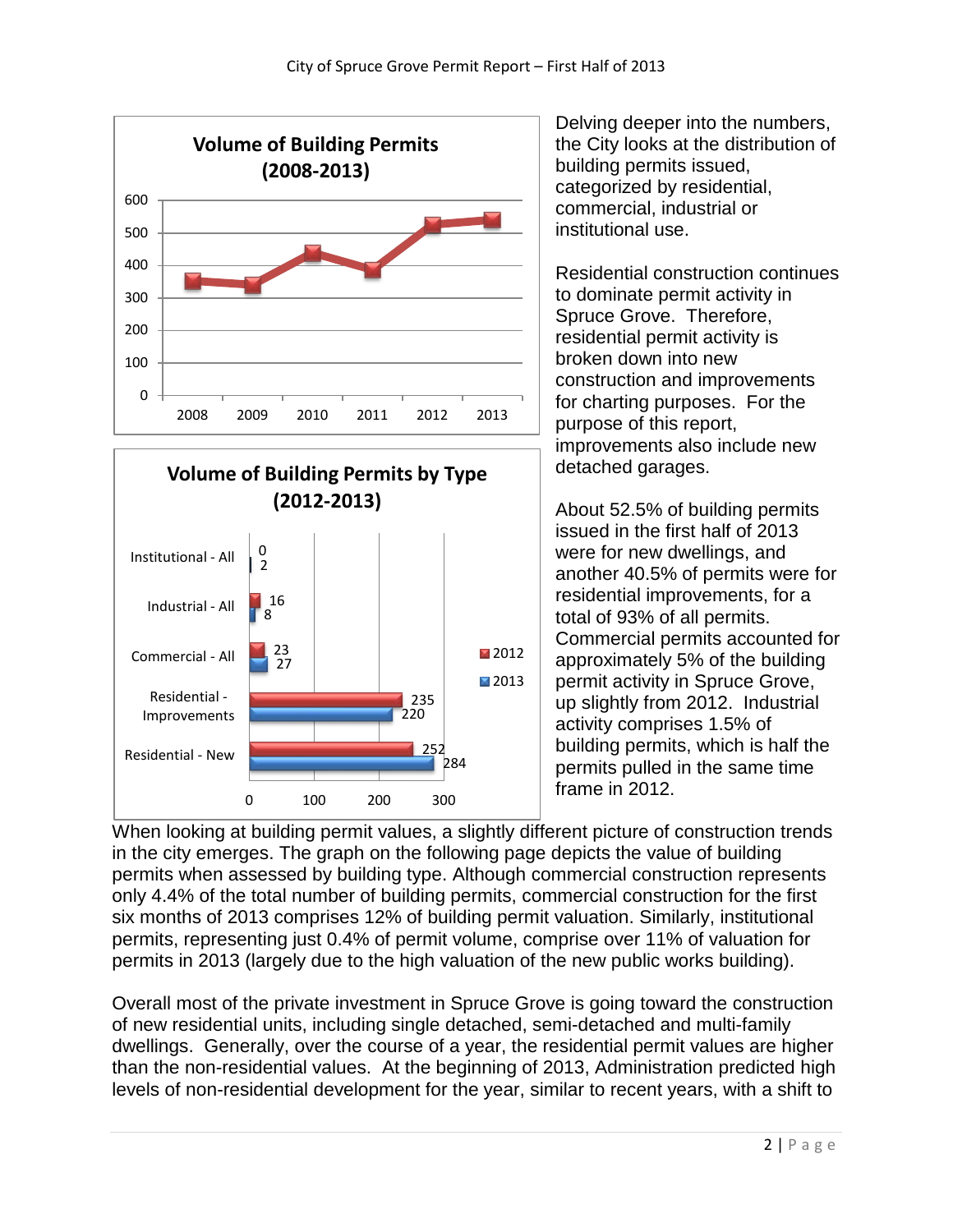

less commercial development than 2012, but with greater industrial activity. However, growth to date seems to be a reduction in permitting levels in both commercial and industrial activity.

The last graph in this section, below, displays the value of building permits by year since 2008. These values are not adjusted for inflation. We can see from the graph that the first six months of 2013 show permit valuation at the highest level in recent years, with a



total permit value of approximately \$96.8 million. Two major projects received building permits in the first half of 2012: the public works facility (\$10.4 million) and the Holiday Inn Express hotel (\$8 million). Administration expects the remainder of the year to have tempered growth in terms of major industrial or commercial projects in comparison to previous years. Residential development is expected to remain high for the rest of the year, as homebuilders try to make up for an unseasonably wet spring and summer. Activity levels will remain dependent on favourable weather conditions as fall approaches.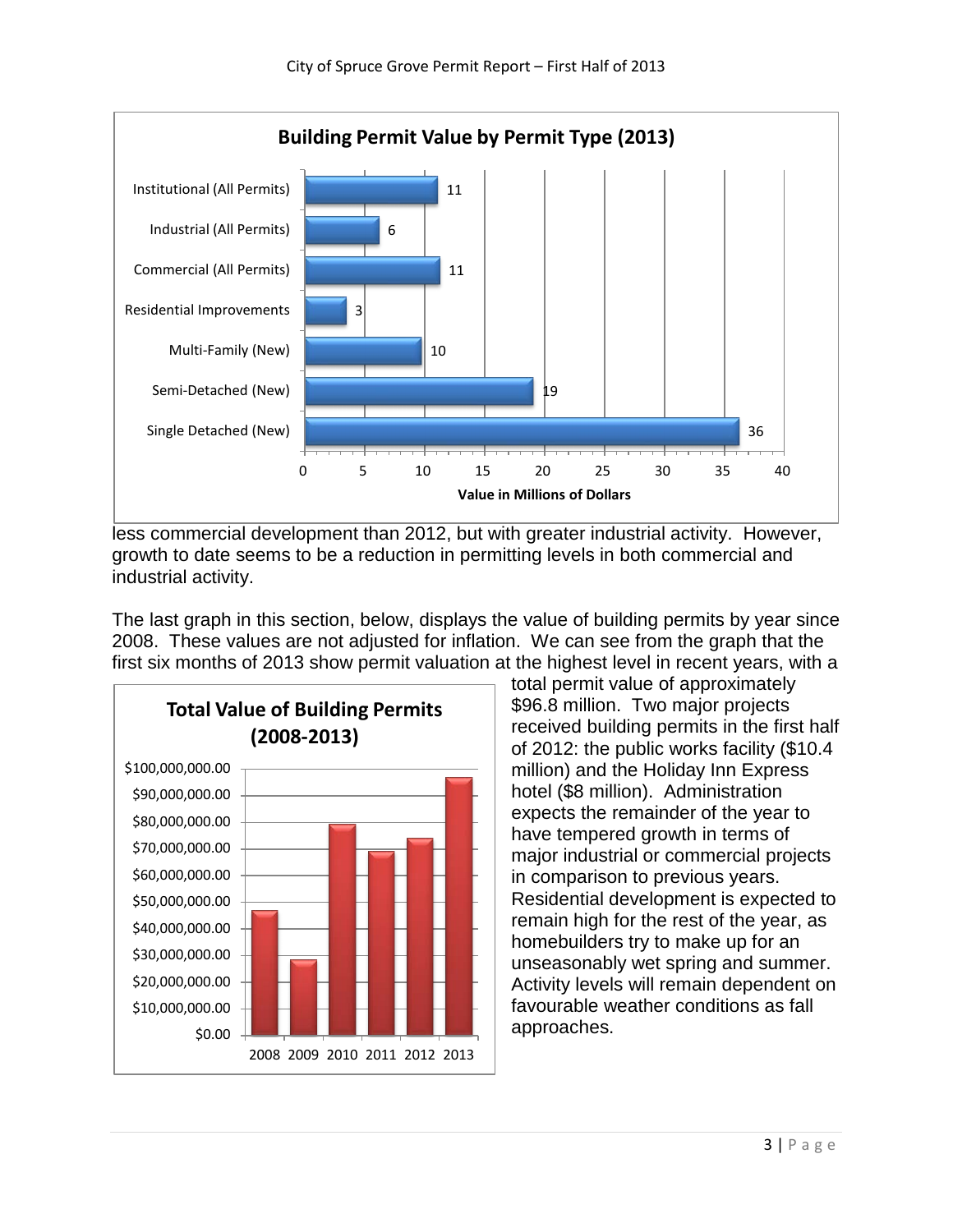# *Development Permits*

Development permits are issued by the City's development officers in order to approve the location and use of a building on a property in accordance with the Land Use Bylaw. Development permits are valid for one year after the date of approval, and are therefore often a good indicator of what levels of construction *may* occur in the next several months.

For the first six months of the year, development permits have decreased in volume by approximately 3% compared to the same period in 2012. The drop may be due to the unseasonably warm weather that occurred in 2012, which lead to a spike in activity in February. Activity patterns in 2013 appear normal with slightly higher activity than typical when looking at years preceding 2012.

The last image in this section, at right, looks at the number of development permit approvals broken down by the type of permit. As expected in Spruce Grove, residential permits represent the majority of applications. Residential development is broken down by new development and improvements, but for all other categories new and improvements are combined, due to smaller overall numbers. Residential improvements include new garages. The number of commercial permits includes changes in occupancy (i.e. a new





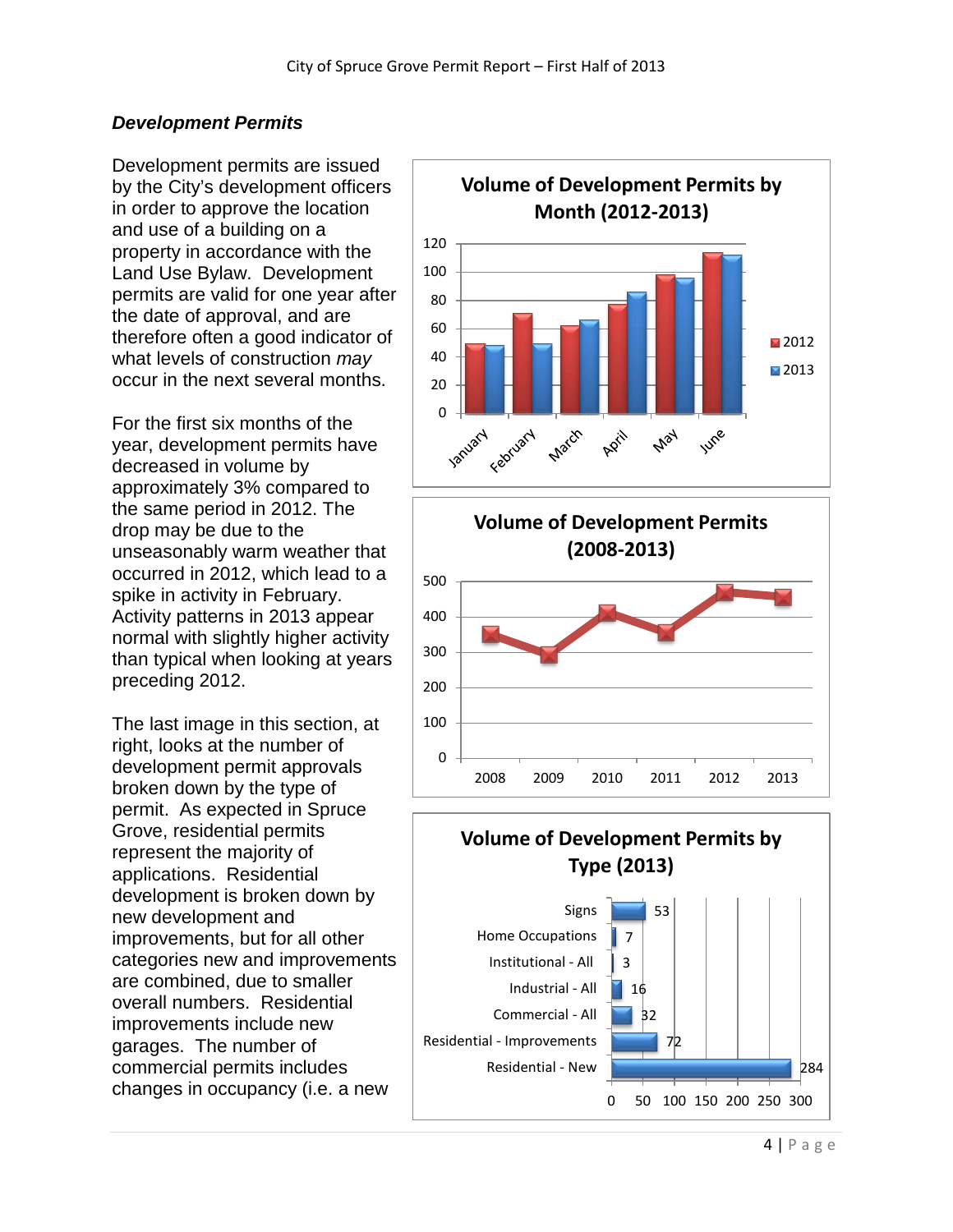shop moving into an existing building) as well as the development of new commercial buildings.

#### *Business Licenses*

The City of Spruce Grove issues business licenses to people or companies wishing to operate a commercial enterprise. Licenses are issued for typical 'storefront' businesses, as well as temporary operations, onetime projects and home



occupations. The business license numbers in this graph also include non-resident businesses, which are businesses physically located outside Spruce Grove, that conduct business within the city. The number of businesses fluctuates throughout the year as new licenses are approved, and some are cancelled. The first graph in this section illustrates the total number of licenses that are valid in each month. Typically, January will have the highest number of licenses, with cancellations occurring in February and March after business owners receive invoices for renewal, and the City is advised that businesses have closed, relocated or non-resident businesses wish to cancel their license until they resume business in the city. License numbers will then increase throughout the year as construction projects begin.

This typical fluctuation has not occurred over the past two years, however, as the number of new businesses are keeping up with cancelled business licenses. This balance is depicted in the graphic at the top of this page. Despite some cancellations typical of the first few months of the year, the city has sustained over 1600 licensed businesses.

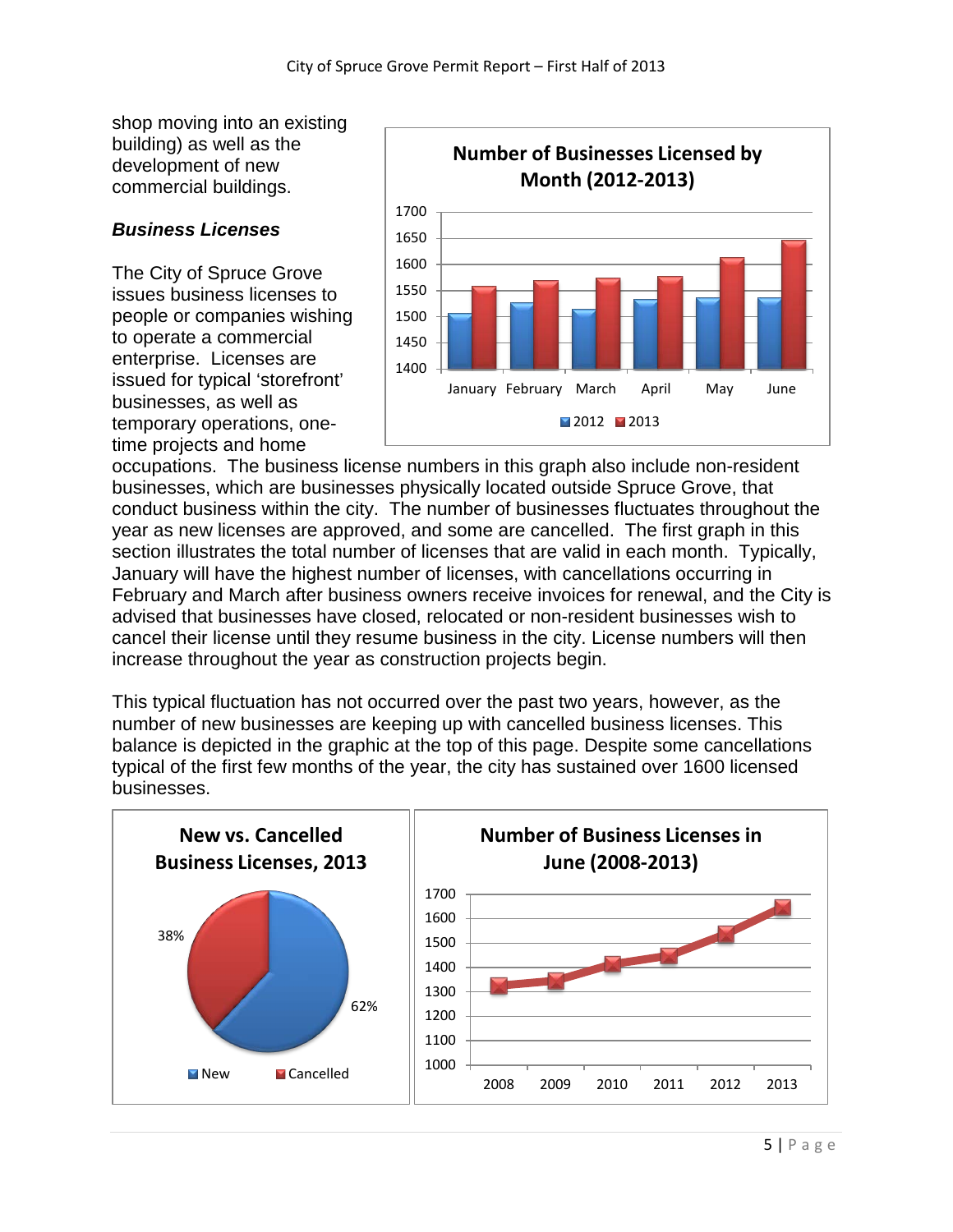The final image in this section (previous page) shows the number of licensed businesses in the city since 2007. The numbers chosen to represent this issue are the totals for the month of June. We observe that the number of businesses in Spruce Grove continues to increase, which is expected to continue into the foreseeable future.



# *Other*

Spruce Grove continues to track

the number of compliance requests received by the City (above chart). Letters of compliance are a service offered by the City to assist homeowners with real estate transactions. Generally, the number of compliances issued reflects the level of activity in the real estate market. We can see from the above graph that compliances were at a high following the "boom" year of 2007, due to the number of new units that were completed and therefore for sale at the time. Activity levels have since stabilized between 300 and 350 compliance requests during a six month period.

Prior to 2010, the City did not collect information on the number of safety codes permits issued, other than building permits. However, in order to track the department's activity and productivity, Administration has kept data on electrical, plumbing and gas permits since the start of 2010. Typically, a new building requires two electrical permits, one gas and one plumbing permit, though that may vary depending on the specifics of the



building and proposed uses. We can see that the number of safety codes permits issued has substantially increased in 2012, and has tempered in 2013. Activity was especially strong in 2012 due to the unprecedented commercial growth that year, which often requires multiple permits per structure. Part of the reduction in plumbing and gas permits in 2013 is due to ATCO Structures ceasing to use City inspection services as of April 2013. Previously, ATCO pulled permits for gas and plumbing